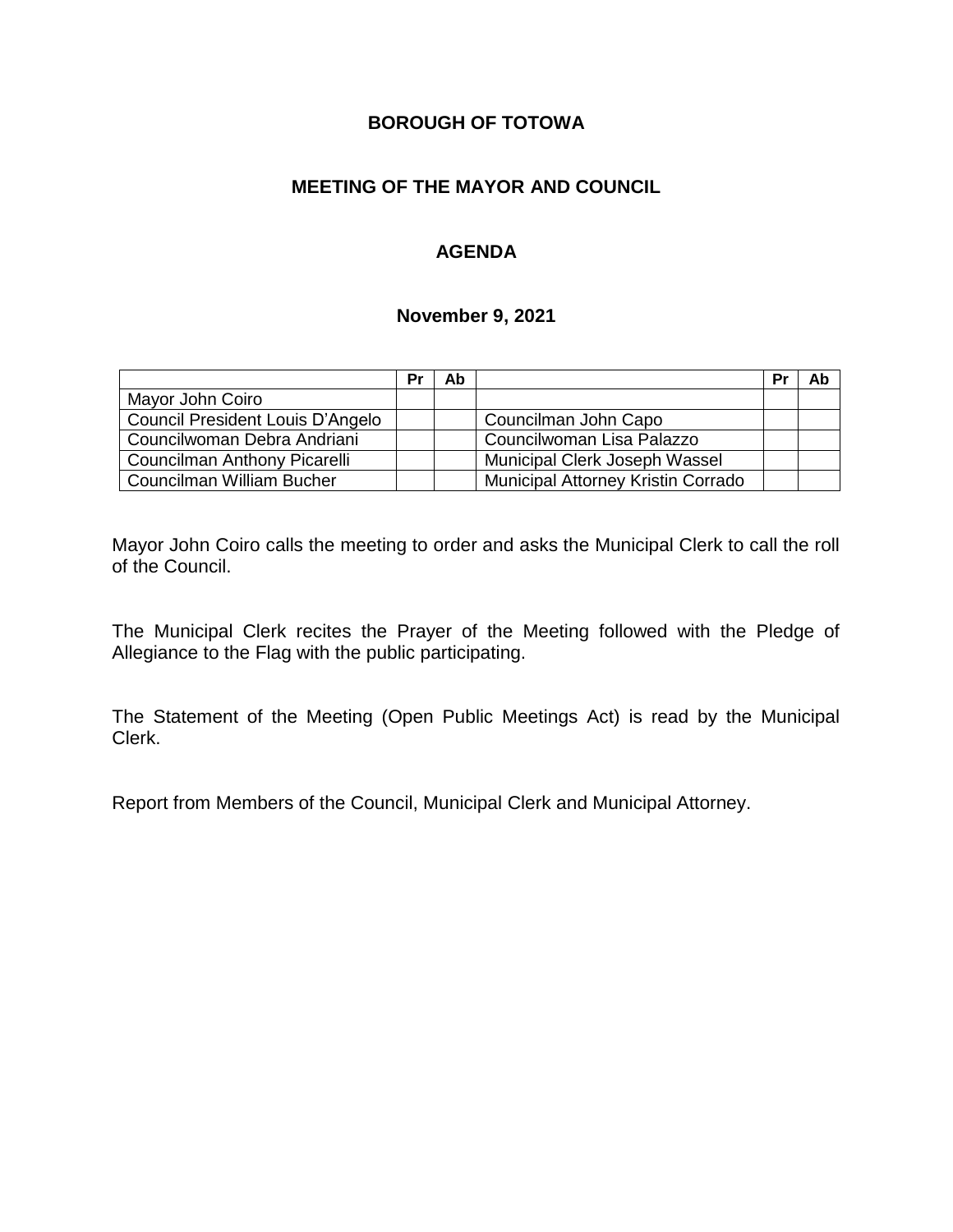Minutes of the Mayor and Council for the meeting of October 26, 2021.

# **COMMITTEE ON FINANCE: PICARELLI, D'ANGELO, CAPO.**

Resolution No. 2021-23 for the payment of bills.

Acknowledge receipt and discussion of the 2021 Municipal Best Practices Inventory.

## **COMMITTEE ON PUBLIC SAFETY: D'ANGELO, CAPO, BUCHER.**

Resolution Approving Participation With The State Of New Jersey Federal Grant Program Under The FY2022 Safe And Secure Communities Program Administered By The New Jersey Department Of Law And Public Safety, Office Of The Attorney General And To Accept The Grant Funding.

Approve payment of the Fire Department Clothing Allowance for 2021.

Resolution Authorizing The Borough Of Totowa To Enter Into A Traffic Signal Agreement Minnisink Road (CR 642) – Public Way "A" Located At 205-225 Minnisink Road With The County Of Passaic And NJDC Condominium Association, Inc.